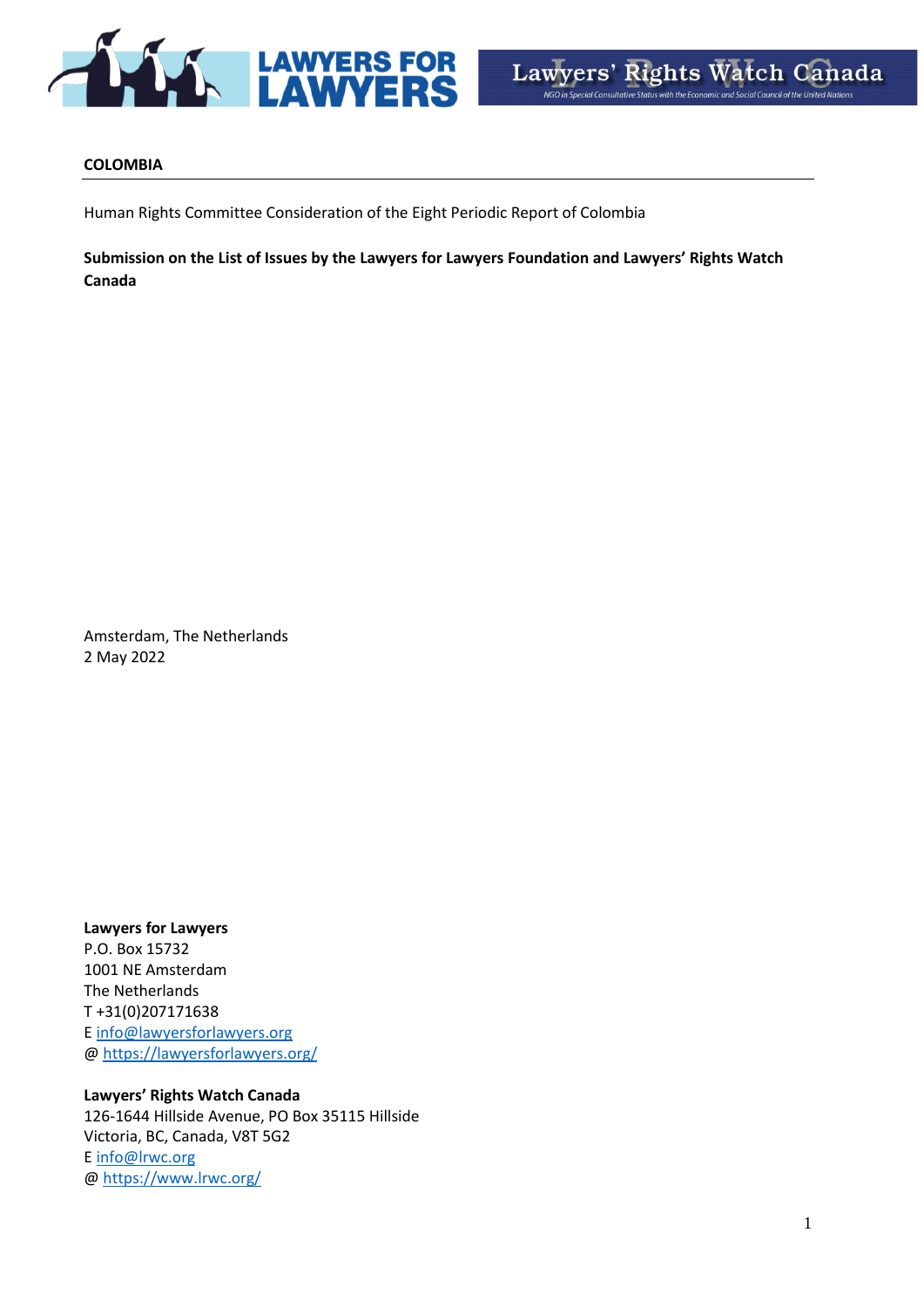

# **I. Introduction**

### *Submitting Parties*

- 1. Lawyers for Lawyers ('**L4L**') is an independent, nongovernmental organization, supported by contributions from private individuals and organizations related to the legal profession. Established in 1986, Lawyers for Lawyers has had special consultative status with ECOSOC since  $2013.<sup>1</sup>$
- 2. Lawyers for Lawyers promotes and protects the independence of the legal profession through the support and empowerment of lawyers around the world who face reprisals, improper interferences, and undue restrictions, as a result of discharging their professional functions.<sup>2</sup> In doing so, we advocate for adherence to core values underpinning the legal profession, in conformity with internationally recognized human rights laws, norms and standards, including but not limited to the International Covenant on Civil and Political Rights ('**ICCPR'**) <sup>3</sup> and the United Nations (UN) Basic Principles on the Role of Lawyers ('**Basic Principles**').<sup>4</sup>
- 3. Lawyers' Rights Watch Canada (**'LRWC'**) is a committee of Canadian lawyers and human rights defenders who promote human rights and the rule of law internationally. Established in 2000, LRWC has held Special Consultative status with the Economic and Social Council of the United Nations since 2005. LRWC advocates for the independence and integrity of the legal profession, and for the protection of lawyers and other human rights defenders in danger because of their advocacy.

#### *Concerning*

4. In November 2020, Colombia submitted its eighth report on its implementation of the ICCPR.<sup>5</sup> At the 135th session, the Human Rights Committee ('**the Committee**') will adopt a List of Issues on Colombia ('**State party**'). Lawyers for Lawyers welcomes this opportunity to contribute to the List of Issues on the State party in preparation for the Committee's eighth periodic review. Our submission focuses on the situation of lawyers in Colombia who advocate human rights, and in particular, the obstacles to the independent exercise of their profession and the rights violations committed against them.

### *Methodology*

5. L4L and LRWC been closely following the situation of lawyers in the State party. The information for this submission is collected through ongoing open-source research, interviews, and reports from Colombian lawyers and other local and international stakeholders.

### **II. Substantive Considerations: Implementation of the ICCPR and Related Issues**

### *Issues of concern*

6. In this submission, L4L and LRWC set out its concerns with regard to the State party's failure to comply with article 14 of the ICCPR. Pursuant to this provision, the State party is required to uphold the right

<sup>1</sup> For more information visit our website: [https://lawyersforlawyers.org/en/about-us/.](https://lawyersforlawyers.org/en/about-us/)

<sup>2</sup> For more information visit our website: [https://lawyersforlawyers.org/over-ons/wat-doen-wij/.](https://lawyersforlawyers.org/over-ons/wat-doen-wij/)

<sup>&</sup>lt;sup>3</sup> International Covenant on Civil and Political Rights (adopted 16 December 1966, entered into force 23 March 1976) 999 UNTS 171 ('**ICCPR**').

<sup>4</sup> Basic Principles on the Role of Lawyers, adopted by the Eight United Nations Congress on the Prevention of Crime and the Treatment of Offenders, Havana, Cuba, 27 August to 7 September 1990 ('**Basic Principles**').

<sup>5</sup> Eighth Periodic Report Submitted by Colombia under Article 40 of the Convention, 5 November 2020, CCPR/C/COL/8.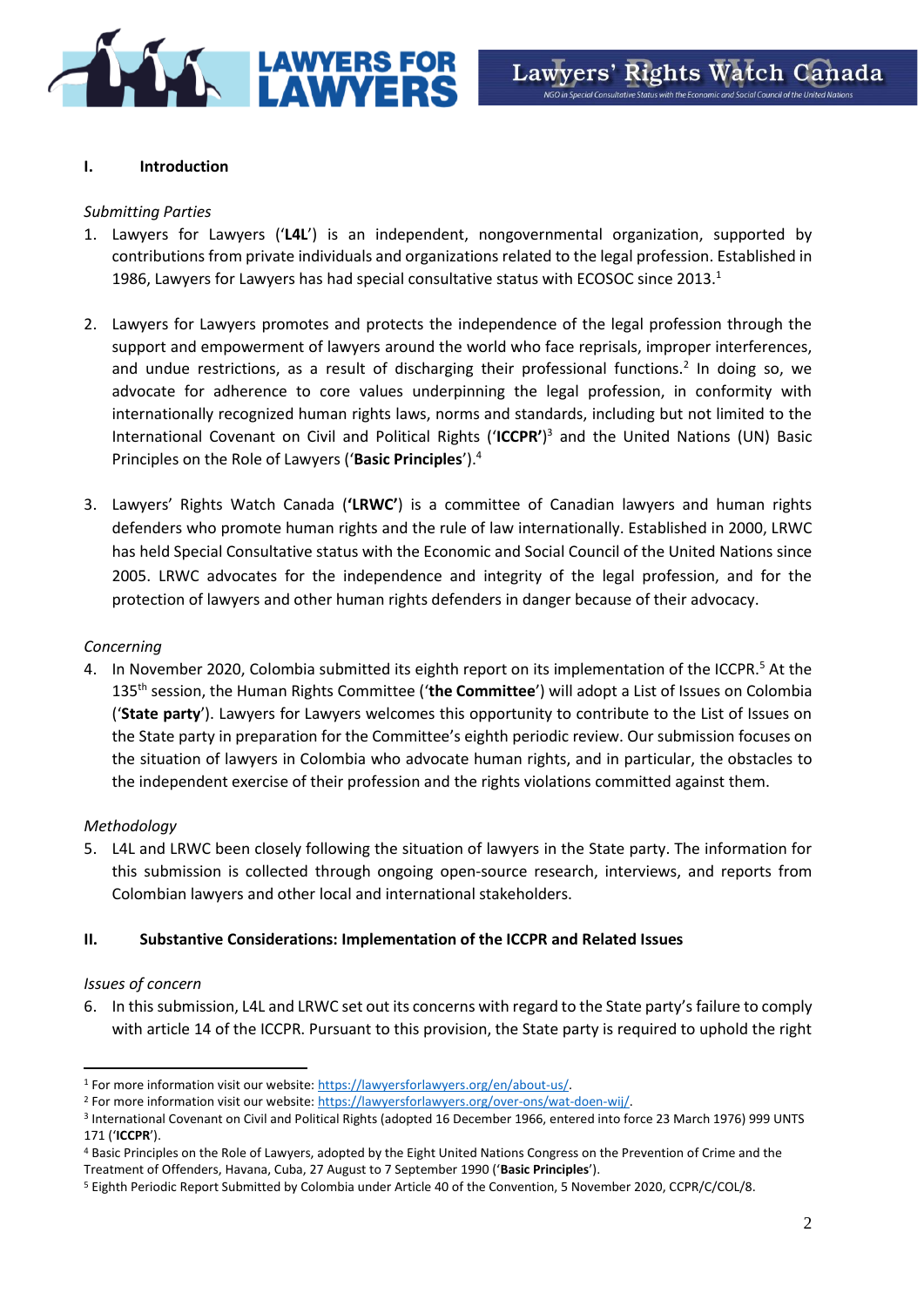of all persons to equality before the courts and tribunals, as well as the right to a fair trial, which right encompasses the obligation to guarantee effective access to legal services provided by an independent legal profession in accordance with the Basic Principles.<sup>6</sup>

- 7. Adherence to the Basic Principles is considered a fundamental precondition for the adequate protection of the human rights and fundamental freedoms to which all persons are entitled.<sup>7</sup> In its task of promoting and ensuring the proper role of lawyers, the State party must respect and take into account the Basic Principles within the framework of its national legislation and practice.<sup>8</sup>
- 8. Consequently, it is the State party's duty under the ICCPR to respect and guarantee that all persons within its jurisdiction have effective and equal access to lawyers of their own choosing, and that lawyers are able to perform their professional functions without intimidation, hindrance, harassment or improper interference from any quarter, or without the threat of sanction for any action taken in accordance with lawyers' recognized professional duties, standards and ethics.<sup>9</sup>
- 9. The State party must also ensure that lawyers are adequately protected when their security is threatened because of carrying out their legitimate professional duties and that lawyers are not identified with their clients or their clients' causes.<sup>10</sup> In addition, the State party must recognize and respect that all communications and consultations between lawyers and their clients within their professional relationships are confidential.<sup>11</sup> The Basic Principles also affirm that lawyers, like other citizens, effectively exercise the right to freedom of expression and assembly.<sup>12</sup>
- 10. In the follow-up report to the concluding observations, the Committee notes the establishment of several institutional bodies, the creation of a special investigation unit, and the data provided on measures of protection in response to the worrying increase in the number of attacks against human rights leaders and defenders. However, the Committee states that it requires:

*[I]nformation on their impact, such as with regard to investigations into and the prosecution of allegations of acts of intimidation, threats or attacks against human rights defenders, journalists, trade unionists, judicial officials, lawyers and social or human rights activists. The Committee also requires information on the claim that, since the signing of the peace agreement, there has been a worrying increase in the number of attacks against human rights leaders and defenders.<sup>13</sup>*

<sup>&</sup>lt;sup>6</sup> Interference in the work of lawyers may lead to violations of the right to a fair trial under article 14 of the ICCPR, as has been recognized by the Committee. Human Rights Committee, General Comment No.32, CCPR/C/GC/32, paragraph 34. In particular, the Committee has stated that "lawyers should be able to advise and to represent persons charged with a criminal offence in accordance with generally recognized professional ethics without restrictions, influence, pressure or undue interference from any quarter." See also Declaration on the Right and Responsibility of Individuals, Groups and Organs of Society to Promote and Protect Universally Recognized Human Rights and Fundamental Freedoms, in particular, article 12.

<sup>7</sup> Basic Principles, Preamble, paragraph 9.

<sup>8</sup> Idem, Preamble, paragraph 11.

<sup>&</sup>lt;sup>9</sup> Idem, Principles 1, 2 and 16.

<sup>10</sup> Idem, Principles 17 and 18.

<sup>&</sup>lt;sup>11</sup> Human Rights Committee, General Comment No.32, CCPR/C/GC/32, paragraph 34. In particular, the Committee has stated that lawyers should also be able to "meet their clients in private and to communicate with the accused in conditions that fully respect the confidentiality of their communications." See also Principle 22 of the Basic Principles.

<sup>12</sup> Idem, Principle 23 of the Basic Principles.

<sup>13</sup> Report on follow-up to the concluding observations of the Human Rights Committee, 22 September 2020, CCPR/C128/3Add, par. 5.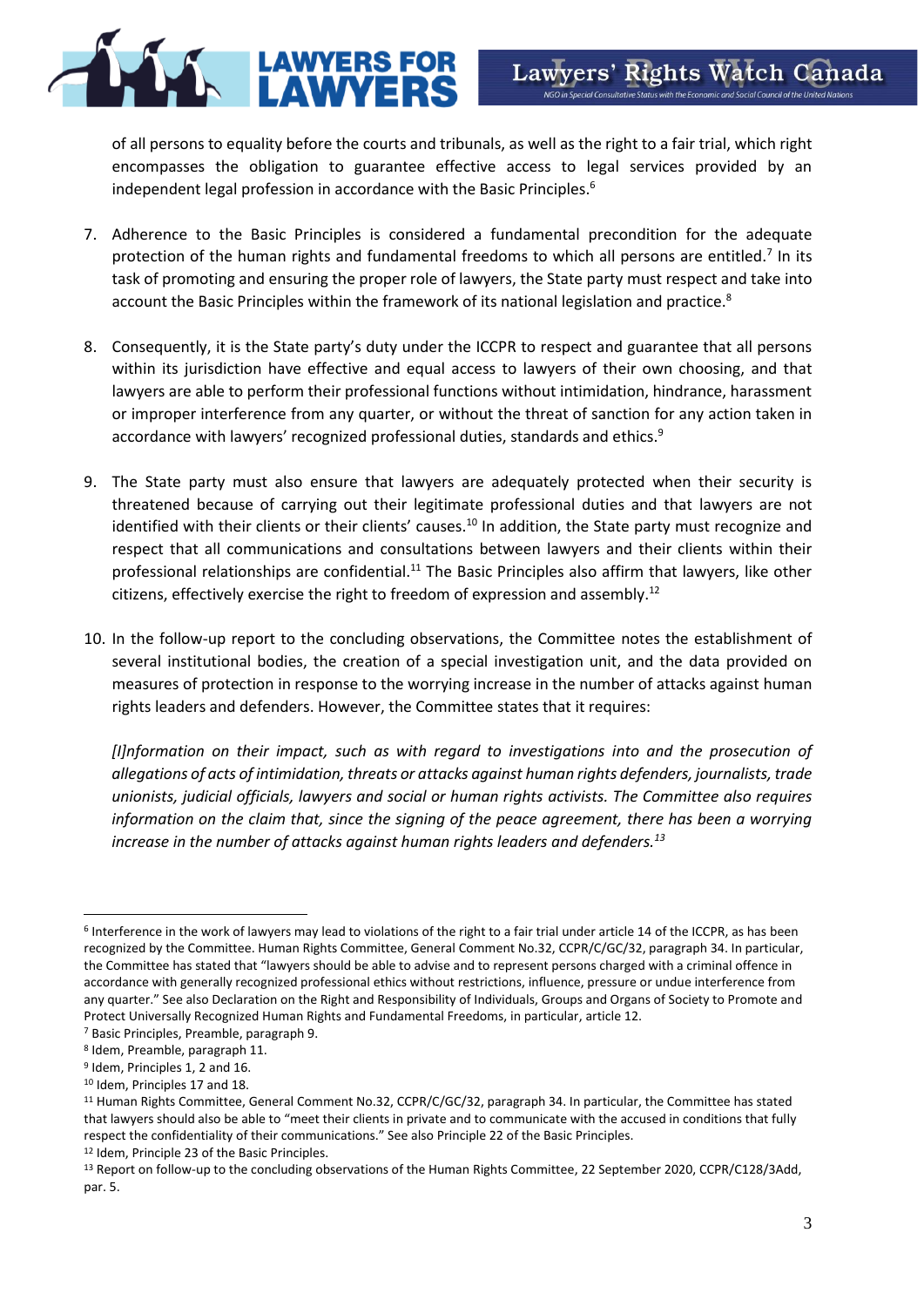

The Committee requested that the State party provide the requested information in its eight periodic report.

11. In its eighth periodic report, the State party stated the following with regard to the vital role of human rights defenders ('HRDs'), which includes lawyers who work on human rights cases:

*The Government recognizes that the role of human rights defenders is fundamental for a social welfare State governed by the rule of law, democratic participation and human rights for all Colombians. Hence, it condemns and rejects all threats, violence, intimidation and aggression against them.<sup>14</sup>*

With regards to its efforts to protect HRDs at risk, the State party stated:

*In that spirit, in 2018 the Government drew up the Timely Action Plan for Individual and Collective Prevention and Protection concerning the Rights to Life, Freedom, Integrity and Security of Human Rights Defenders, Social and Community Leaders and Journalists. This document is in line with the "Pact for Colombia, Pact for Equity" National Development Plan 2018–2022, whose "Pact for Legality" component includes, under Objective 5 entitled "Pact for Life", the goal of formulating and implementing a national public policy for prevention and the comprehensive protection of social and community leaders, journalists and human rights defenders. 15*

*The National Commission on Security Guarantees was established by Decree No. 154 of 2017. In line with that measure, pursuant to Decree No. 898/2017, the Special Investigation Unit was created within the Attorney General's Office to dismantle criminal structures responsible for homicides and massacres targeting human rights defenders, social movements and political movements, among others. This Unit has 35 branch offices and more than 3,500 prosecutors throughout the country, meaning that it is present in the areas where these events occur. During 2020, the Attorney General's Office reinforced its investigation and prosecution strategy with a view to: (i) boosting and expediting its presence at crime scenes; (ii) focusing research projects on areas where crimes against human rights defenders are most frequent, in order to delve deeper into the association between crimes against human rights defenders and the criminal organizations operating in Colombia; and (iii) further enhancing the investigation methodology that takes a differentiated approach to investigations of crimes against human rights defenders. To significantly improve the outcomes of investigations into threats against human rights defenders, the Government and the Attorney General's Office successfully advocated the adoption by Congress of Act No. 1908 of 2018, which strengthens the investigation and prosecution of criminal organizations and includes additional measures for bringing the members of such organizations to justice. The Act includes a new criminal offence of making threats against human rights defenders. 16*

12. According to our information, however, the State party has failed to fully respect and ensure the guarantees for the proper functioning of lawyers under article 14 of the ICCPR.

<sup>&</sup>lt;sup>14</sup> Eighth Period Report Submitted by Colombia under Article 40 of the Covenant, 7 September 2021, CCPR/C/COL/8, par. 160. <sup>15</sup> Eighth Period Report Submitted by Colombia under Article 40 of the Covenant, 7 September 2021, CCPR/C/COL/8, par. 160-161.

<sup>16</sup> Eighth Period Report Submitted by Colombia under Article 40 of the Covenant, 7 September 2021, CCPR/C/COL/8, par. 167- 169.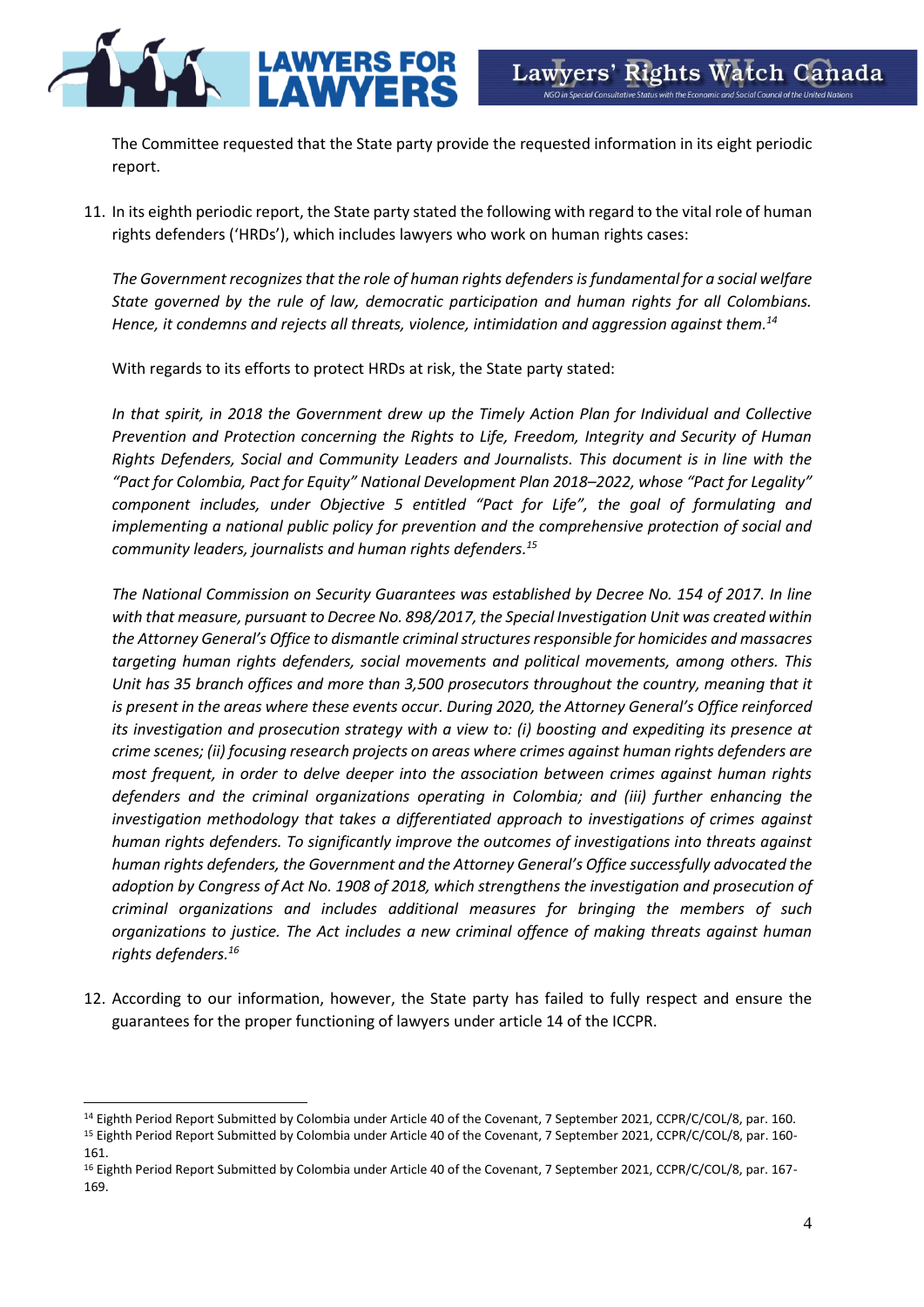

- 13. This submission highlights the following issues of concern:
	- **A. Threats against and harassment of lawyers**
	- **B. Insufficient effective protection measures for lawyers**
	- **C. Insufficient investigations of threats and attacks against lawyers**
- 14. These concerns support the conclusion that the professional rights and privileges of lawyers in the State party are violated systematically. The resulting impairment of lawyers' ability to provide effective legal representation severely undermines the proper functioning of the rule of law and access to justice for all persons through the adequate protection of rights to which all persons are entitled, including the rights to an effective remedy and a fair trial. This situation undermines public confidence in the administration of justice.
- 15. Given the vital role lawyers play in the protection of the rule of law and of rights, and given that lawyers in the State party are specifically targeted because of their work as lawyers, L4L and LRWC recommend that the Committee specifically addresses the position of lawyers, as appropriate, when reviewing the State party's implementation of the ICCPR.

# **A – Threats against and harassment of lawyers**

- 16. L4L and LRWC have long been concerned about harassment, threats and other efforts to disrupt the professional functioning of lawyers in Colombia who work on cases involving human rights or represent victims of crimes committed by current or former Colombian Army or State officials. The right of lawyers to perform their professional activities free from intimidation, threats, attacks or harassment is often not respected. Where improper interference or reprisals become widespread and systematic, a chilling climate emerges, one consequence of which is to deter lawyers from representing clients connected to politically sensitive or controversial issues out of fear of becoming the target of harassment or acts of retaliation.
- 17. In accordance with Principle 16(a) of the Basic Principles, governments must ensure that lawyers "are able to perform all of their professional functions without intimidation, hindrance, harassment or improper interference".
- 18. Since the last periodic review of Colombia in October 2016, new cases of harassment and threats have come to the attention of L4L and LRWC:

**Daniel Prado:** When the politically sensitive case of 'Los Doce Apóstoles' reached its final stages in the fall of 2018, the threats and harassment against began to surge against Mr. Prado, who served as counsel for several victims. In December 2018, Mr. Prado reported an instance of bullets being fired at his office, attempted robberies of his office, receiving death threats via his office and home landline, and many instances of being followed by individuals who appeared to be armed.<sup>17</sup> Around the same time, defamatory public statements were made against him by high ranking officials.<sup>18</sup> All of these events are believed to be directly linked to Mr. Prado's work as a lawyer and HRD and constitute attempts to disrupt his professional work.

<sup>&</sup>lt;sup>17</sup> L4L, Joint letter on behalf of Daniel Prado (6 December 2018) [https://lawyersforlawyers.org/joint-letter-on-behalf-of-lawyer](https://lawyersforlawyers.org/joint-letter-on-behalf-of-lawyer-daniel-prado/)[daniel-prado/.](https://lawyersforlawyers.org/joint-letter-on-behalf-of-lawyer-daniel-prado/)   $18$  Ibid.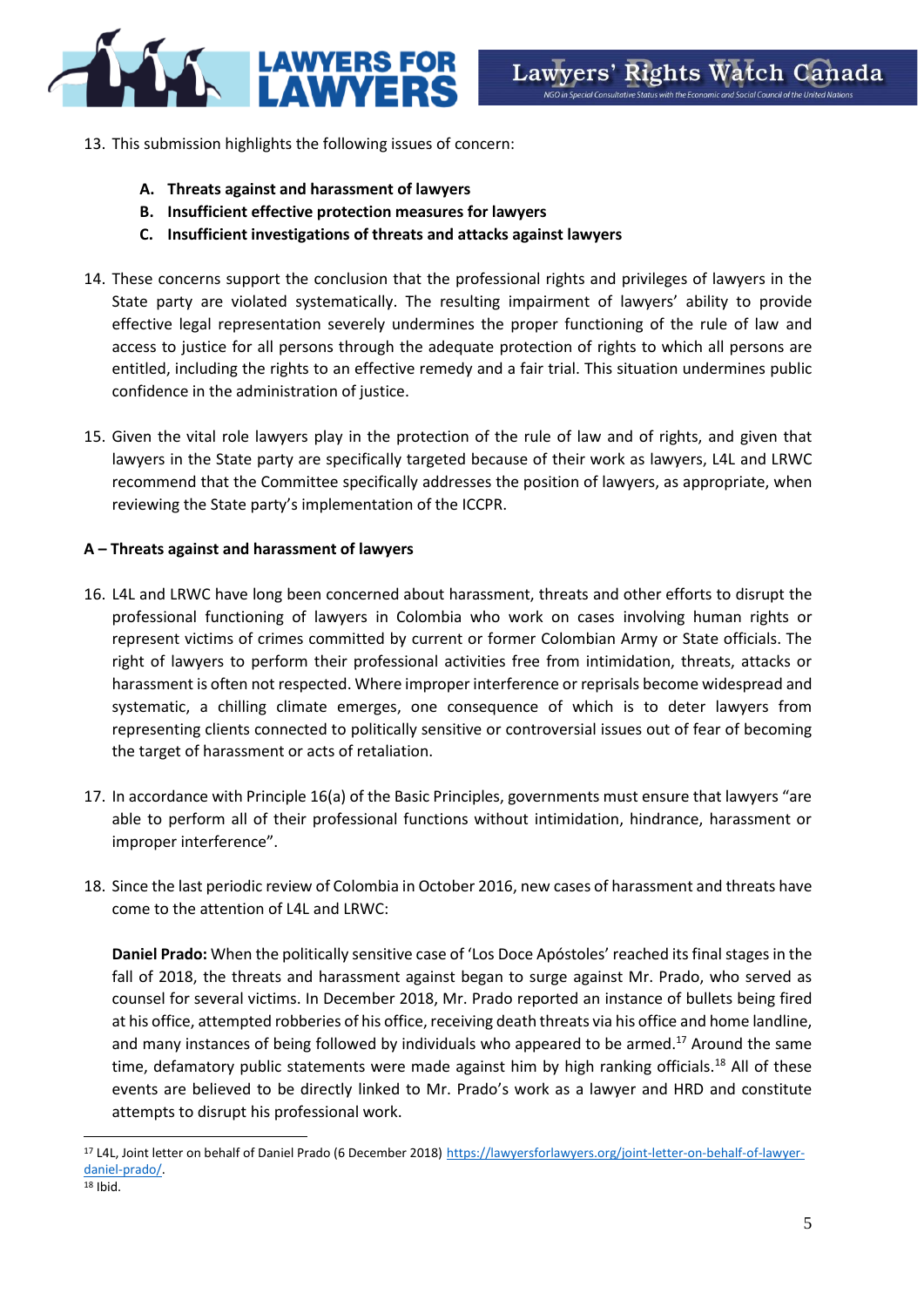

**Gérman Romero Sánchez**: Over the course of the late summer and fall of 2019, Mr. Romero Sánchez received a death threat over the landline at his home; had his laptop containing sensitive information relating to his work as a lawyer stolen in a robbery performed by four individuals; and was followed by two persons on a motorbike. A family member received multiple calls from an unknown person demanding that Mr. Romero Sánchez come to the phone.<sup>19</sup> During 2020, the surveillance by individuals in motorcycles and other vehicles continued at his place of residence and office. In March 2021, a new direct threat was made via a telephone call, presenting risks for his family members. Mr. Romero Sánchez believes the harassment and threats are related to his work as a lawyer and HRD, as he often works on cases of enforced disappearances and extrajudicial killings in which the alleged perpetrators are retired and active State agents and senior officers of the army and police. The death threat and other forms of harassment have hindered Mr. Romero Sánchez's ability to do his work effectively as a lawyer and HRD.

- 19. Colombia has a history of conducting State-sponsored illegal intelligence activities against HRDs, including lawyers. Illegal intelligence activities and surveillance threaten the security of HRDs, and some instances of illegal surveillance are alleged to have led to serious crimes, such as assassination attempts and murders. L4L and LRWC call on Colombia to ensure the effective protection of HRDs by putting a stop to the potentially dangerous illegal surveillance of HRDs and ensuring that each act of surveillance of an HRD complies with international human rights law standards.
- 20. In its eight periodic report, the State party notes that: "*Intelligence and counter-intelligence activities conducted by the security forces are governed by the legal framework, which guarantees protection from unlawful attacks on reputation and safeguards the rights to privacy, personal and family integrity, due process and legal confidentiality. The aim of these activities is to protect human rights and they are in strict compliance with the Constitution and the law".<sup>20</sup>*
- 21. Notwithstanding this assertion, since Colombia's last periodic review, there have been various instances of illegal surveillance of HRDs, including lawyers. One such instance is described below.

**Illegal surveillance by the Army Cyber-Intelligence Batallion ('BACIB') and other military bodies:** On 1 May 2020, the Colombian magazine *Semana* reported the existence of "secret files" containing the personal information of at least 130 persons, including lawyers who had previously represented victims in criminal cases against State agents.<sup>21</sup> These persons were subject to surveillance and profiling by members of the Colombian National Army, which reportedly intended to prepare military intelligence reports on the private and professional lives of these persons, without legal justification.<sup>22</sup> Prior to this, in December 2019, the Supreme Court of Justice of Colombia ordered an investigation into the information held by the BACIB. The investigation revealed that intelligence activities had been

<sup>19</sup> L4L, Joint letter on threats against Gérman Romero Sánchez (6 November 2019) [https://lawyersforlawyers.org/en/joint](https://lawyersforlawyers.org/en/joint-letter-on-threats-against-german-romero-sanchez/)[letter-on-threats-against-german-romero-sanchez/.](https://lawyersforlawyers.org/en/joint-letter-on-threats-against-german-romero-sanchez/)

<sup>&</sup>lt;sup>20</sup> Eighth Periodic Report Submitted by Colombia under Article 40 of the Convention, 5 November 2020, CCPR/C/COL/8, par. 151.

<sup>21</sup>[https://www.semana.com/nacion/articulo/espionaje-del-ejercito-nacional-las-carpetas-secretasinvestigacion](https://www.semana.com/nacion/articulo/espionaje-del-ejercito-nacional-las-carpetas-secretasinvestigacion-semana/667616/)[semana/667616/.](https://www.semana.com/nacion/articulo/espionaje-del-ejercito-nacional-las-carpetas-secretasinvestigacion-semana/667616/)

<sup>&</sup>lt;sup>22</sup> L4L, illegal intelligence activities against lawyers in Colombia (27 July 2020) [https://lawyersforlawyers.org/joint-letter-on-the](https://lawyersforlawyers.org/joint-letter-on-the-alleged-illegal-espionage-against-colombian-lawyers/)[alleged-illegal-espionage-against-colombian-lawyers/.](https://lawyersforlawyers.org/joint-letter-on-the-alleged-illegal-espionage-against-colombian-lawyers/)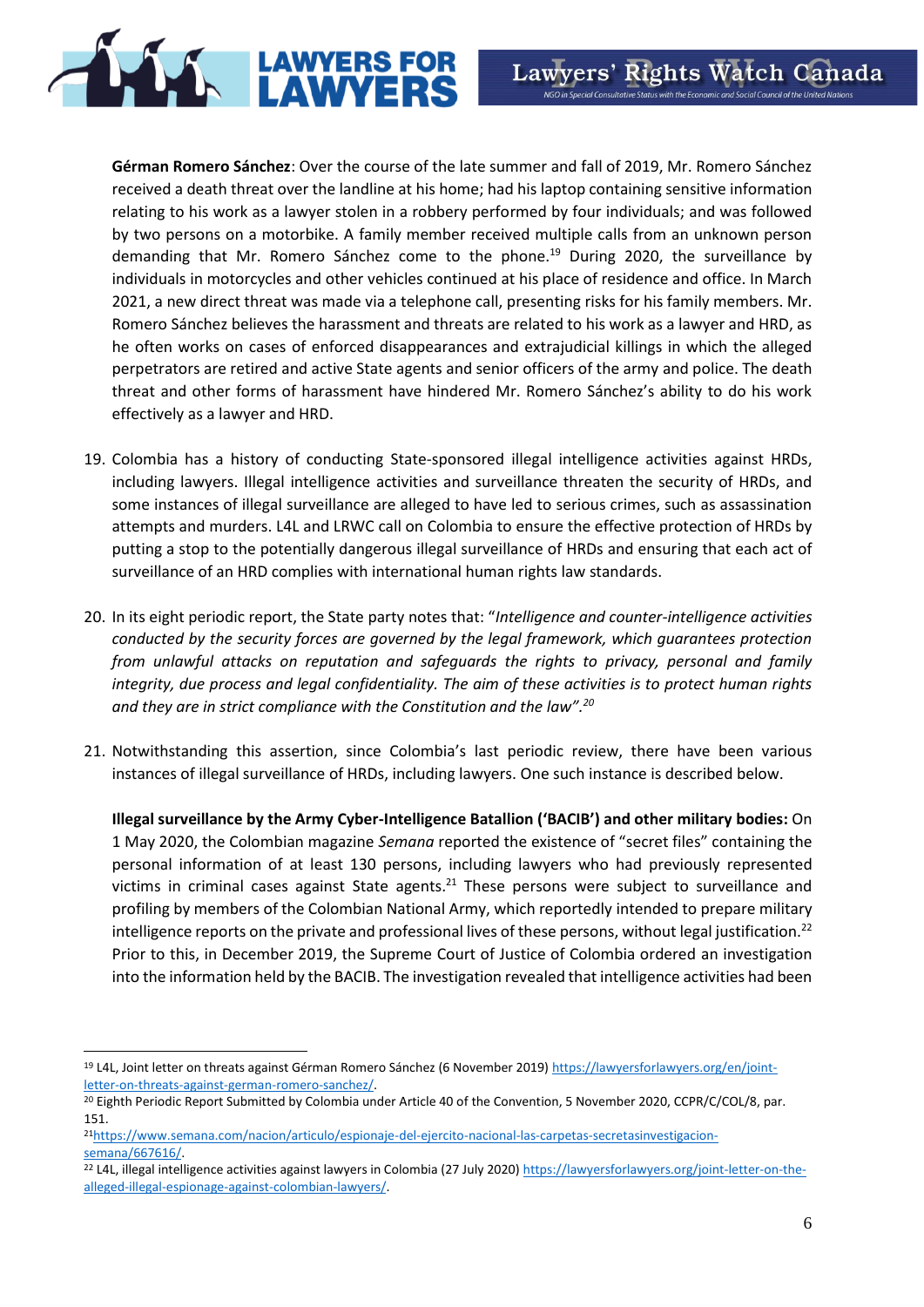

coordinated by the BACIB and other military intelligence bodies.<sup>23</sup> These illegal surveillance activities against lawyers and other HRDs are a serious threat to the independence and security of HRDs.

# **B – Insufficient effective protection measures for lawyers**

- 22. Regarding the threats and harassment of lawyers which lead to security risks, the Basic Principles specify that "where the security of lawyers is threatened as a result of discharging their functions, they shall be adequately safeguarded by the authorities".<sup>24</sup>
- 23. In light of this, the Special Rapporteur on the Independence of Judges and Lawyers has stated that "States must respond appropriately to patterns of violence against lawyers, prevent and redress attacks against lawyers (…)".<sup>25</sup>
- 24. In its eight periodic report, the State party stated that is has made various changes to upscale its efforts to provide protection measures for HRDs at risk, including lawyers.

*The National Protection Unit reported that, as of September, 3,686 social leaders, 1,235 human rights defenders and 458 former FARC combatants are covered by protection schemes. The National Protection Unit has strengthened its technical body for the collection and analysis of information, resulting in a 37 per cent reduction in the average time taken to respond to protection requests. The Unit's working groups on citizen assistance, protection requests and correspondence are setting up a one-stop shop to further improve response times.*

*Furthermore, 30 analysts and 21 legal advisers have been recruited to eight regional offices of the National Protection Unit. The Unit has signed an agreement with the National Police to improve risk analysis. Various differentiated approaches are being applied in protection schemes and a decision has been taken to strengthen collective protection schemes, of which there are now 160.*

*Meanwhile, the security forces are deploying personnel to the most at-risk regions in order to combat organized armed groups who target the population in general and human rights leaders and defenders in particular. The implementation of the National Security Policy has yielded positive results. During the first half of 2020, Colombia recorded its lowest homicide rate in 46 years: 23.33 homicides per 100,000 inhabitants. Between 1 January and 28 June 2020, 5,281 violent deaths were recorded, compared with 6,128 in the same period in 2019 (down 13.8 per cent). According to the National Police, 496 out of 1,103 municipalities (45 per cent) did not register a homicide during that period in 2020.<sup>26</sup>*

25. However, in view of the reports L4L and LRWC have received, these efforts are viewed accurately as insufficient. According to the information received, the Colombian authorities have not only failed to take adequate measures to ensure the effective protection of lawyers, but in several cases, partially withdrew the personal security measures accorded to certain lawyers, even when the risk for the individual had not diminished. The partial withdrawal of personal security measures is

 $23$  Ibid.

<sup>24</sup> Basic Principle 17.

<sup>&</sup>lt;sup>25</sup> UN General Assembly, Independence of judges and lawyers, 22 August 2016, A/71/348, par. 73.

<sup>&</sup>lt;sup>26</sup> Eighth Period Report Submitted by Colombia under Article 40 of the Covenant, 7 September 2021, CCPR/C/COL/8, par. 175-179.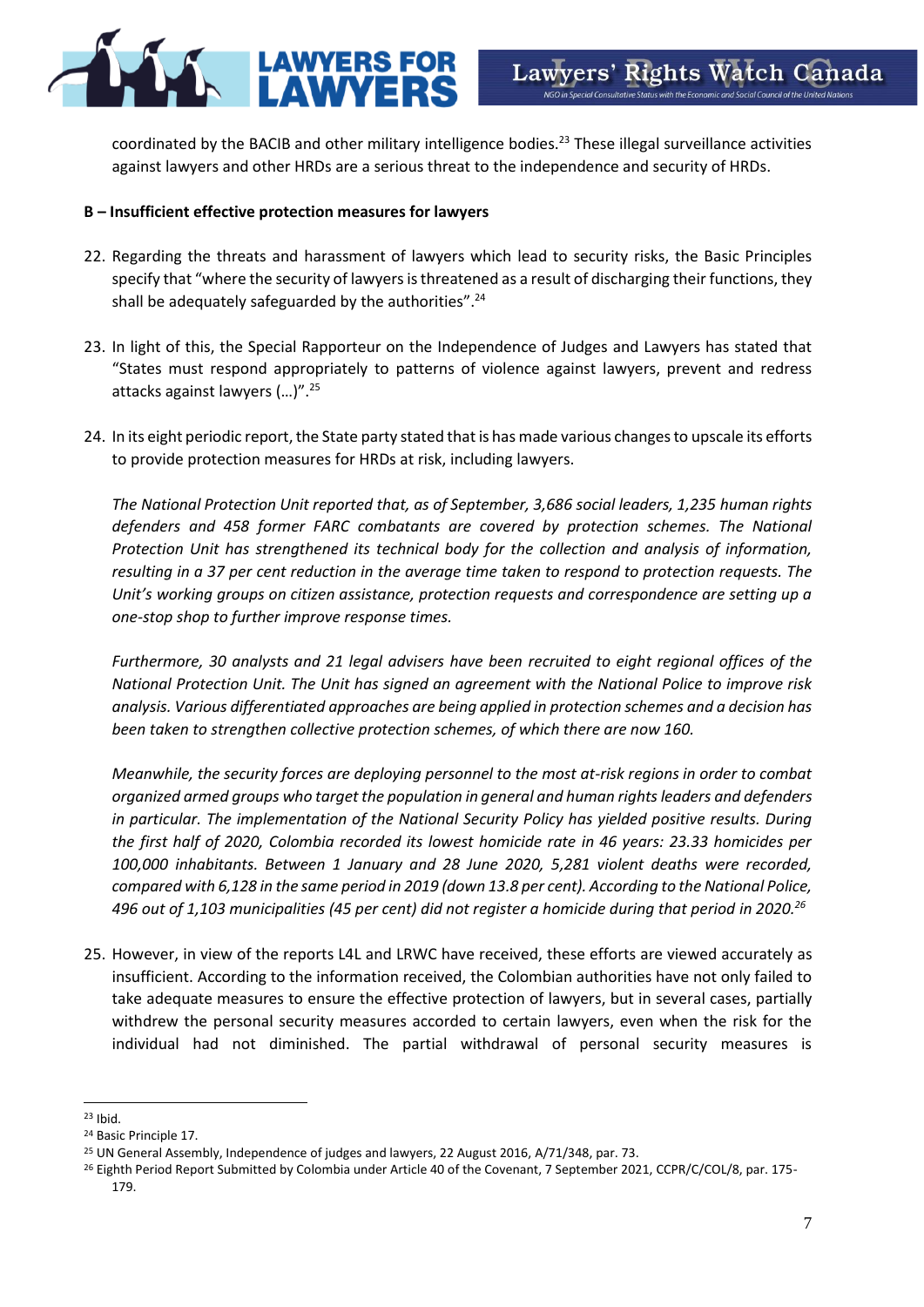

counterproductive to the effective protection of lawyers and makes them more vulnerable to harassment and threats.

# **C – Insufficient investigations of threats and attacks against lawyers**

26. In its eighth periodic report, the State party stated that it has increased its efforts to protect HRDs by reinforcing its investigations of crimes against them:

*During 2020, the Attorney General's Office reinforced its investigation and prosecution strategy with a view to: (i) boosting and expediting its presence at crime scenes; (ii) focusing research projects on areas where crimes against human rights defenders are most frequent, in order to delve deeper into the association between crimes against human rights defenders and the criminal organizations operating in Colombia; and (iii) further enhancing the investigation methodology that takes a differentiated approach to investigations of crimes against human rights defenders.*

*To significantly improve the outcomes of investigations into threats against human rights defenders, the Government and the Attorney General's Office successfully advocated the adoption by Congress of Act No. 1908 of 2018, which strengthens the investigation and prosecution of criminal organizations and includes additional measures for bringing the members of such organizations to justice. The Act includes a new criminal offence of making threats against human rights defenders.*

*The Attorney General's Office also assigned Special Investigations Unit teams to 11 local authorities designated as high-priority on account of their vulnerability and the greater challenges they face. The armed forces have neutralized 115 crime bosses and broken up the groups responsible for criminal activity. Furthermore, the National Protection Unit recently adopted a strategy of thoroughly examining the circumstances of potential victims in order to prevent any criminal acts against them.*

*The Attorney General's Office recently launched a website (https://www.fiscalia.gov.co/colombia/defensores/) on which it publishes all official information on the murders of human rights defenders, including the comprehensive strategy being pursued in the investigations.<sup>27</sup>*

- 27. Nonetheless, these efforts are insufficient in light of the reports L4L and LRWC have received from lawyers in Colombia. Measures adopted to protect lawyers against threats and harassment can only be truly effective if the Colombian authorities respond to cases of threats, attacks or killings of lawyers by initiating prompt, effective, independent, and impartial investigationsthat are capable of providing evidence sufficient to hold the perpetrators accountable through fair trials. However, many cases that have come to the attention of L4L and LRWC demonstrate that the Colombian authorities have thus far failed to conduct effective investigations into the threats and attacks against lawyers, thereby allowing the impunity of these alleged perpetrators of human rights violations to persist.
- 28. L4L and LRWC have identified a number of cases of harassment or threats against lawyers in which the relevant authorities failed to launch a timely and impartial investigation and trials to hold the perpetrators accountable, among which is the following paradigmatic example.

<sup>&</sup>lt;sup>27</sup> Eighth Period Report Submitted by Colombia under Article 40 of the Covenant, 7 September 2021, CCPR/C/COL/8, par. 167-174.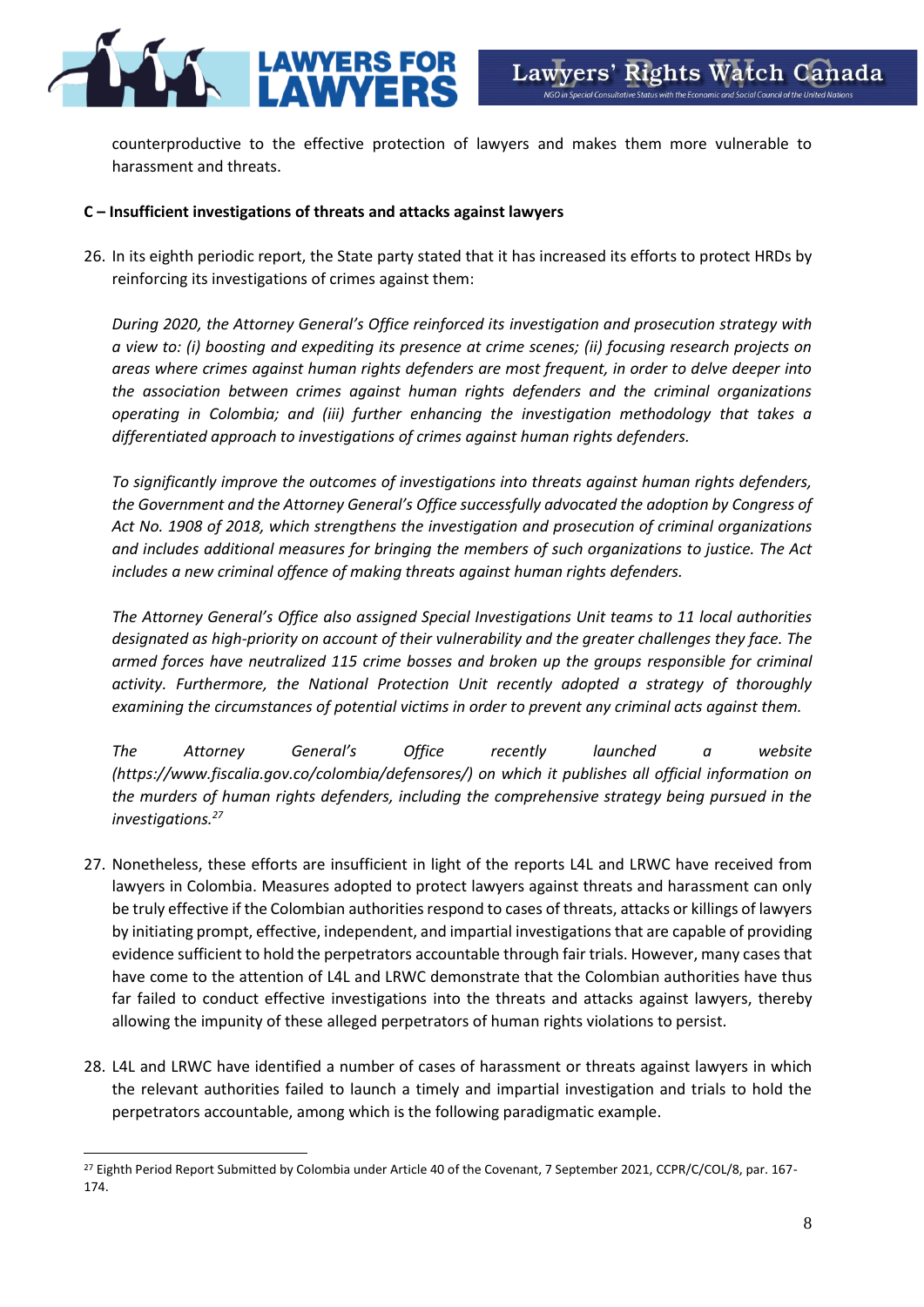**Adil Jose Meléndez Marquez**: In late 2019, Mr. Meléndez received a number of threats by telephone. These threats are believed to be directly linked to his work as a lawyer in various land restitution cases and prosecutions of former paramilitary members in the Bolivar region.<sup>28</sup> As of this time period, Mr. Meléndez had been subjected to death threats, harassment and assassination attempts on numerous occasions.<sup>29</sup> Mr. Meléndez promptly reported all of these threats to the relevant authorities. The threats, together with the lack of genuine efforts by the relevant authorities to investigate these threats and hold those responsible accountable, has impeded Mr. Meléndez's efforts to effectively carry out his work as a lawyer and HRD.

LAWYERS FOR

#### **III. Conclusions and Recommended Questions**

- 29. Based on information we have assembled, the State party has failed to fully respect and ensure the guarantees for the proper functioning of lawyers under article 14 of the ICCPR. As a result, the lawyers' professional rights and privileges have been violated. This situation impairs their ability to provide effective legal representation and means that lawyers are increasingly wary of working on sensitive cases. A further consequence is to severely undermine the proper functioning of the rule of law and the adequate protection of rights to which all persons are entitled, including the rights to an effective remedy and a fair trial, as well as the right to freedom from torture and other cruel, inhuman or degrading treatment or punishment. Finally, in failing to ensure effective justice for all persons, the foregoing reality undermines public confidence in the administration of justice in the State party.
- 30. In addition to the violations of their professional rights and privileges under article 14 of the ICCPR, these violations also encroach on other rights to which lawyers, as with other citizens, are entitled, including the rights to security of person (article 9), and to privacy and protection from unlawful interference or attacks on a person's honour and reputation (article 17).
- 31. Given the vital role of lawyers in the protection of the rule of law and of fundamental rights and freedoms, and given that lawyers in Colombia are specifically targeted because of their professional work as lawyers, **Lawyers for Lawyers and Lawyers' Rights Watch Canada recommend that the Committee specifically address the position of lawyers, as appropriate, when reviewing the State party's implementation of the ICCPR.**

### **Recommended Questions to State Party**

**Please provide information on what measures the State party has taken to ensure that lawyers are able to carry out their professional functions safely and independently without fear of threat, intimidation, hindrance, harassment, improper interference, reprisals, or criminal prosecution.**

**Please respond to reports of lawyers at risk being insufficiently protected despite the purported efforts of the State Party to upscale its efforts to provide protection measures for human rights defenders at risk.** 

<sup>&</sup>lt;sup>28</sup> L4L, Joint letter on threats against Adil Meléndez (6 February 2020) [https://lawyersforlawyers.org/jointletter-on-threats](https://lawyersforlawyers.org/jointletter-on-threats-against-adil-melendez/)[against-adil-melendez/.](https://lawyersforlawyers.org/jointletter-on-threats-against-adil-melendez/)

<sup>&</sup>lt;sup>29</sup> L4L, Joint letter on behalf of Adil Meléndez (16 March 2019[\) https://lawyersforlawyers.org/joint-letter-onbehalf-of-adil](https://lawyersforlawyers.org/joint-letter-onbehalf-of-adil-melendez/)[melendez/.](https://lawyersforlawyers.org/joint-letter-onbehalf-of-adil-melendez/)